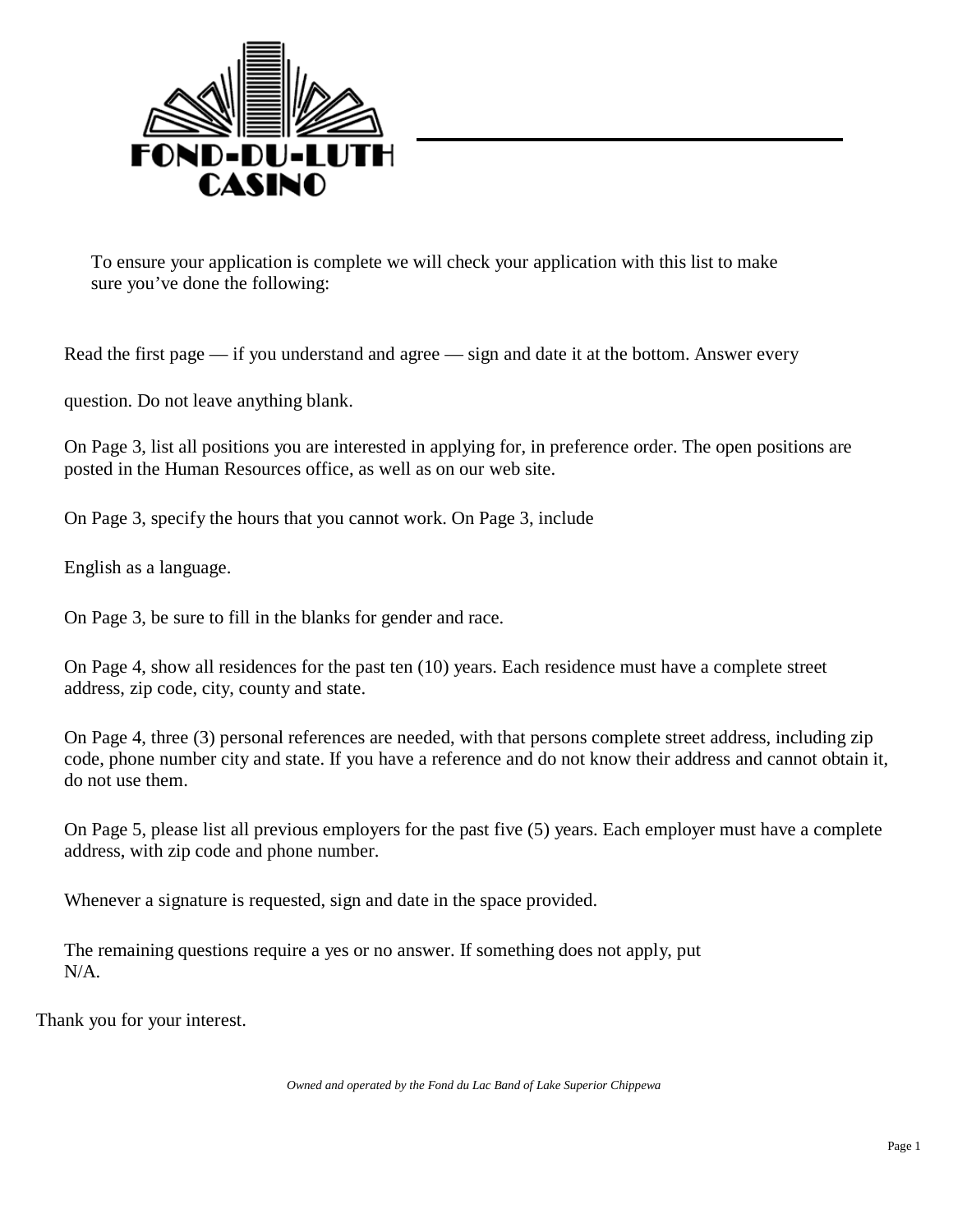## **PLEASE READ BEFORE FILLING OUT THIS APPLICATION**

## **FOND-DU-LUTH CASINO GAMING EMPLOYMENT LICENSE APPLICATION FOND DU LAC BAND OF LAKE SUPERIOR CHIPPEWA**

The Black Bear Casino and the Fond-du-Luth Casino are gaming establishments operated by the Fond du Lac Band of Lake Superior Chippewa. Indian gaming is strictly regulated and all employees of the Fond du Lac Band must be licensed in order to work within the casinos. Therefore, all employees must undergo a comprehensive background investigation prior to licensure. This investigation is done by the Gaming Employment Licensing Office of the Fond du Lac Band and includes a thorough personal, employment, and criminal background check. A criminal background check includes research of local, state, and federal (FBI) records. You will be fingerprinted prior to permanent licensure.

**Persons must be 18 years of age to be eligible for a gaming license.** Persons with certain criminal histories are not eligible for gaming licensure without making special application to the Fond du Lac Reservation Business Committee. More information on this process can be obtained through the Gaming Employment License Office.

The application for employment and licensure includes questions regarding any crimes you may have committed, including misdemeanors, gross misdemeanors, and felonies. Please complete all information for each offense. If you are not sure whether you have any convictions, please find out before completing the application. Failure to disclose information relating to any crimes committed will result in revocation of licensure and termination of employment.

Please answer all questions on the application as completely as possible. If the question does not pertain to you or your situation, indicate with a "N/A" (not applicable). **Be advised that by signing the application, you are giving permission to the Fond du Lac Band to perform a background investigation.**

If you have any questions regarding gaming licensing or the background investigation procedure, please call one of the Gaming Employment Licensing Officers at 218-878-2672.

I acknowledge that I have read and understand the above information.

Signature of Applicant Date Date Date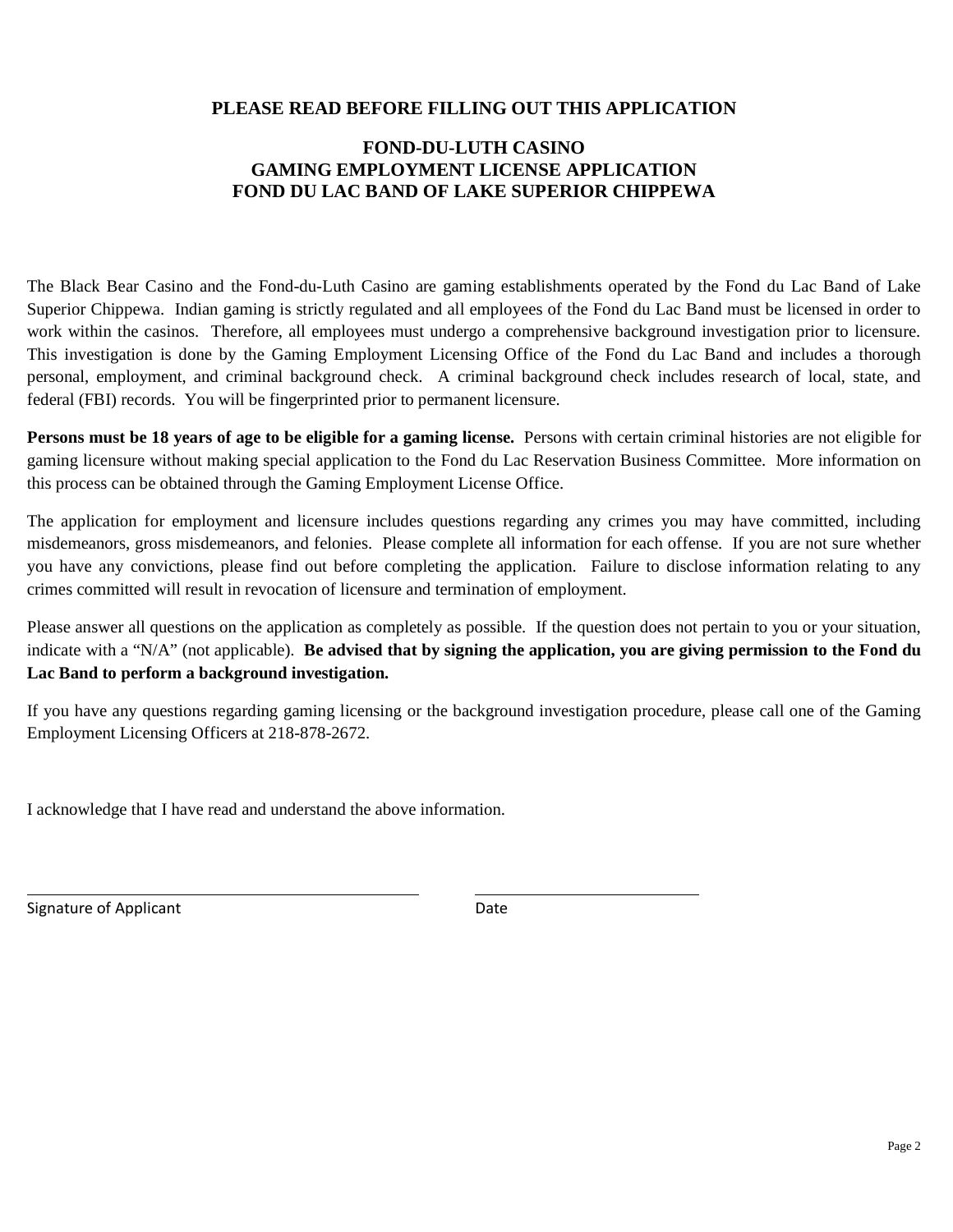# **FOND-DU-LUTH CASINO**

## **GAMING EMPLOYMENT LICENSE APPLICATION**

#### IN THE GAMING OPERATIONS OF THE FOND DULAC BAND OF LAKE SUPERIOR CHIPPEWA

PLEASE READ: In compliance with the Privacy Act of 1974, the following information is provided: Solicitation of the information on this form is authorized by 25 U.S.C § 2701 et seq. The purpose of the requested information is to determine the eligibility of individuals to be granted a gaming license. The information will be used by the Tribal gaming regulatory authorities and by the National Indian Gaming Commission (NIGC) members and staff who have need for the information in the performance of their official duties. The information may be disclosed by the Tribe or the NIGC to appropriate Federal, Tribal, State, local or foreign law enforcement and regulatory agencies when relevant to civil, criminal, or regulatory investigations or prosecutions or when pursuant to a requirement by a tribe or the NIGC in connection with the issuance, denial, or revocation if a gaming license, or investigations of activities while associated with a tribe or gaming operation. Failure to consent to the disclosures indicated in this notice will result in a tribe's being unable to license you for a primary management official or key employee position. The disclosure of your Social Security Number (SSN) is voluntary. However, failure to supply a SSN may result in errors in processing your application.

A false statement on any part of your license application may be grounds for denying a license or the suspension or revocation of a license. Also, you may be punished by fine or imprisonment. (18 U.S.C. § 1001)

| ARE THERE ANY DAYS OR SHIFTS YOU ARE NOT ABLE TO WORK? PLEASE INDICATE HERE;                     |               |                                  |                             |                 |
|--------------------------------------------------------------------------------------------------|---------------|----------------------------------|-----------------------------|-----------------|
| SECTION I PERSONAL INFORMATION                                                                   |               |                                  | <b>Answer Each Question</b> |                 |
| Completely                                                                                       |               |                                  |                             |                 |
| NAME:<br>LAST FIRST MIDDLE                                                                       |               |                                  |                             |                 |
|                                                                                                  |               | MAIDEN OR ANY OTHER NAME(S) USED |                             |                 |
|                                                                                                  |               |                                  |                             |                 |
| <b>NUMBER</b>                                                                                    | <b>STREET</b> | <b>CITY</b>                      | <b>STATE</b>                | <b>ZIP CODE</b> |
|                                                                                                  |               |                                  |                             |                 |
|                                                                                                  |               |                                  |                             |                 |
| DATE OF BIRTH: / / PLACE OF BIRTH: CITY COUNTY                                                   |               |                                  | STATE COUNTRY               |                 |
|                                                                                                  |               |                                  |                             |                 |
| ARE YOU A U.S. CITIZEN: $\Box$ Yes $\Box$ No IF NOT, COUNTRY OF CITIZENSHIP:                     |               |                                  |                             |                 |
| ALL LANGUAGES SPOKEN OR WRITTEN: VALUE AND THE CONTROL OF A SPOKEN OR WRITTEN:                   |               |                                  |                             |                 |
| GENDER MALE   FEMALE                                                                             |               |                                  |                             |                 |
| ARE YOU A MEMBER OF A FEDERALLY RECOGNIZED INDIAN TRIBE? $\Box$ YES                              |               |                                  | N <sub>O</sub>              |                 |
|                                                                                                  |               |                                  |                             |                 |
| ARE YOU A DESCENDANT OF THE FDL BAND? YES $\Box$ NO If yes, name of FDL Enrollee & Relationship: |               |                                  |                             |                 |

 $\_$  ,  $\_$  ,  $\_$  ,  $\_$  ,  $\_$  ,  $\_$  ,  $\_$  ,  $\_$  ,  $\_$  ,  $\_$  ,  $\_$  ,  $\_$  ,  $\_$  ,  $\_$  ,  $\_$  ,  $\_$  ,  $\_$  ,  $\_$  ,  $\_$  ,  $\_$  ,  $\_$  ,  $\_$  ,  $\_$  ,  $\_$  ,  $\_$  ,  $\_$  ,  $\_$  ,  $\_$  ,  $\_$  ,  $\_$  ,  $\_$  ,  $\_$  ,  $\_$  ,  $\_$  ,  $\_$  ,  $\_$  ,  $\_$  ,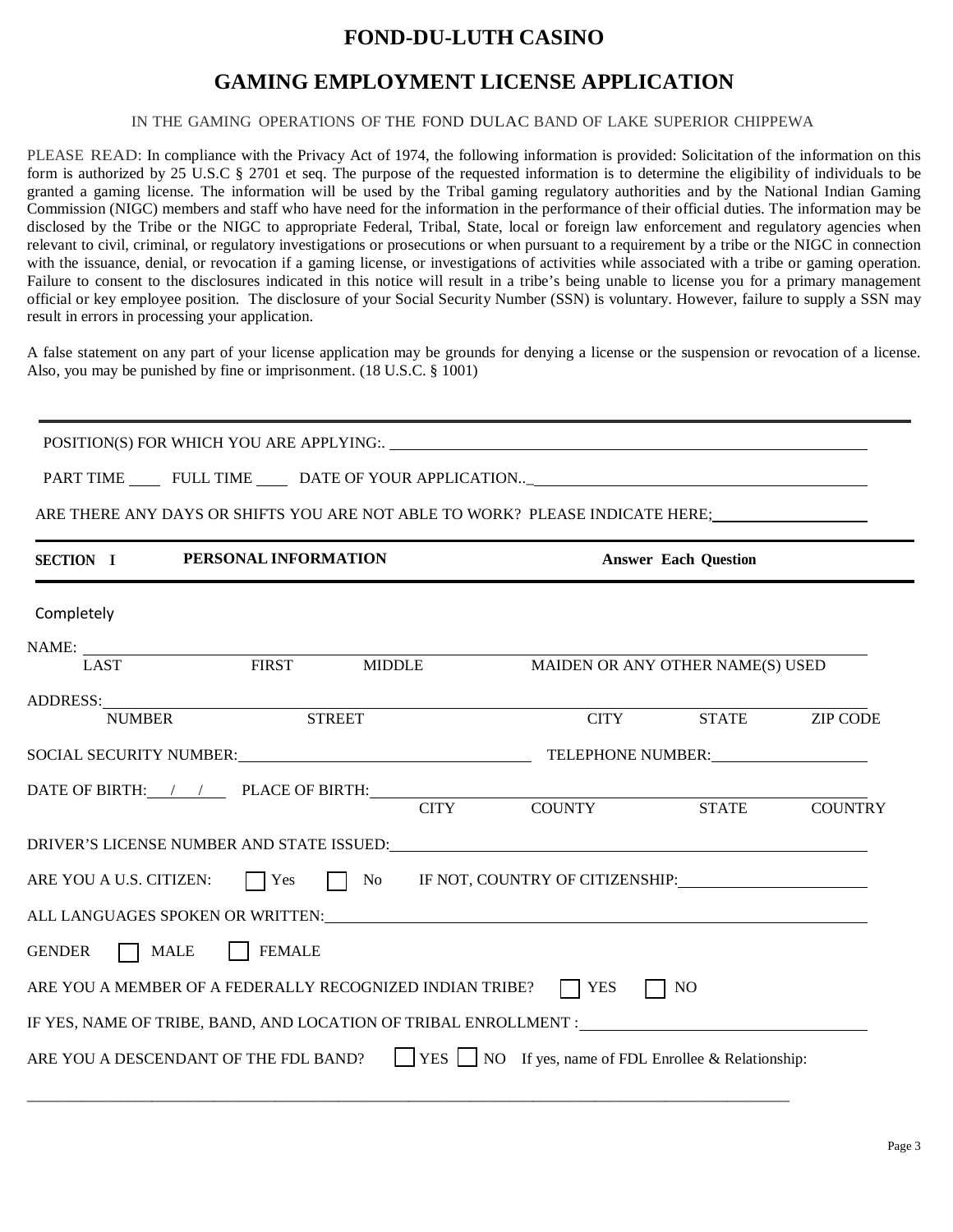| ARE YOU A VETERAN OF THE UNITED STATES ARMED FORCES? |  |  |  |  |
|------------------------------------------------------|--|--|--|--|
|------------------------------------------------------|--|--|--|--|

|  | ↘ |
|--|---|

IF YES, NAME OF BRANCH AND DATES SERVED:

**LIST ALL RESIDENCES FOR THE PAST 10 YEARS:** (Include street address, city, county, stat e and dates-month and year)

| City | County & State | From: Mo/Yr | To: Mo/Yr |
|------|----------------|-------------|-----------|
|      |                |             |           |
|      |                |             |           |
|      |                |             |           |
|      |                |             |           |
|      |                |             |           |
|      |                |             |           |
|      |                |             |           |

Use Additional Sheet if Necessary

#### **PERSONAL REFERENCES:**

List the *names, complete addresses and telephone numbers* of three personal references including one person who was acquainted with you during each of periods of residence listed above. **DO NOT LIST RELATIVES**.

| Name                              | Telephone Number<br>Address<br>$\frac{1}{2}$ | City / State / Zip Code |
|-----------------------------------|----------------------------------------------|-------------------------|
|                                   |                                              |                         |
|                                   |                                              |                         |
|                                   |                                              |                         |
|                                   |                                              |                         |
|                                   |                                              |                         |
|                                   |                                              |                         |
|                                   |                                              |                         |
| Use Additional Sheet if Necessary |                                              |                         |

| <b>SECTION II</b>        | <b>EDUCATION AND WORK HISTORY</b> | <b>Answer Each Question Completely or Indicate N/A</b>        |  |  |  |
|--------------------------|-----------------------------------|---------------------------------------------------------------|--|--|--|
| <b>EDUCATION</b>         | <b>NAME AND ADDRESS</b>           | <b>DATES ATTENDED</b><br>TO.<br><b>DIPLOMA</b><br><b>FROM</b> |  |  |  |
| <b>High School</b>       |                                   |                                                               |  |  |  |
| College/Univ.            |                                   |                                                               |  |  |  |
| College/Univ.            |                                   |                                                               |  |  |  |
| Other Training/Education |                                   |                                                               |  |  |  |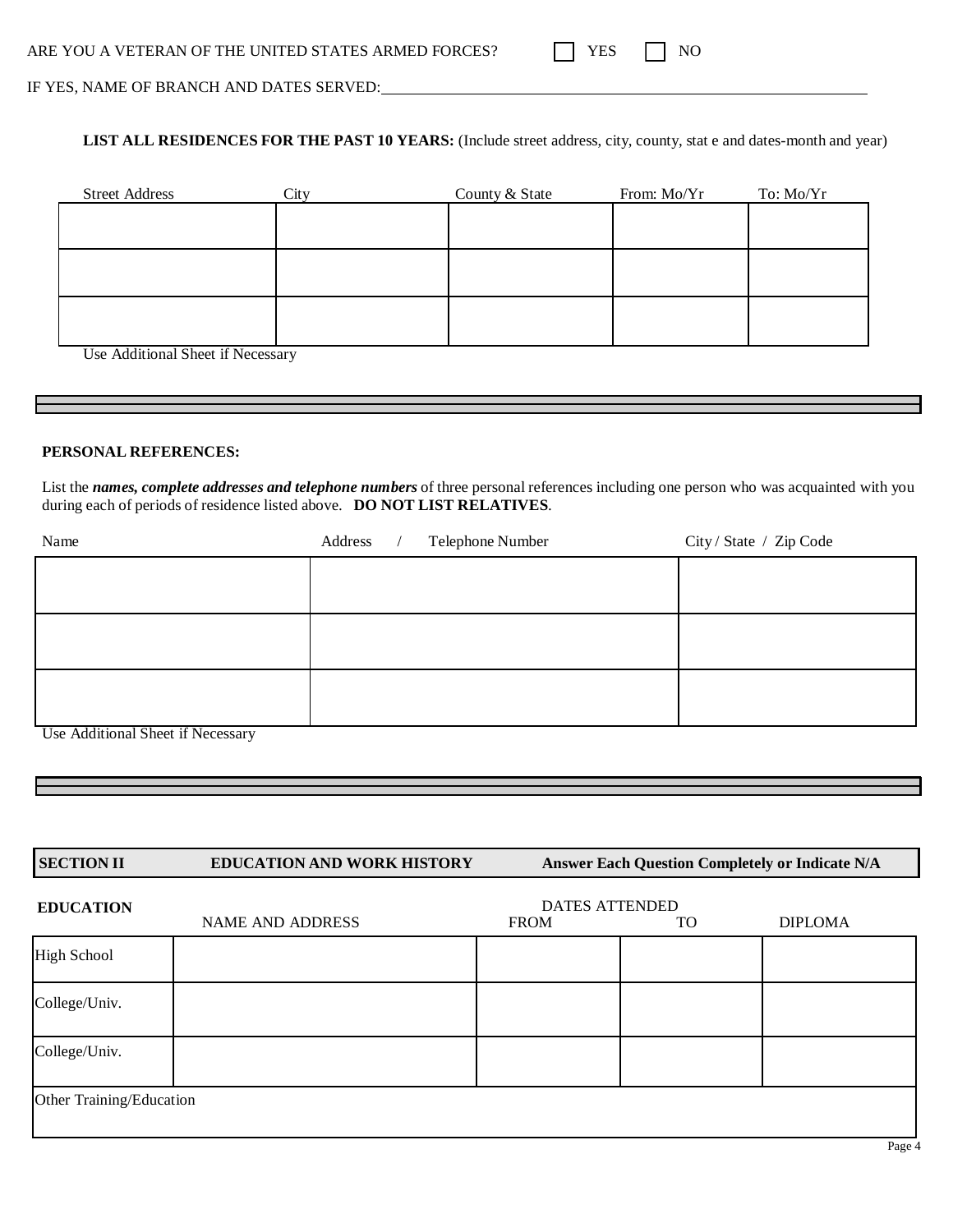## **WORK HISTORY** List all employers for the past five years. Use additional sheet if necessary.

| <b>Most Recent Employer</b>       | Address                  | Telephone |
|-----------------------------------|--------------------------|-----------|
| Date Started                      | <b>Starting Position</b> |           |
| <b>Starting Salary:\$</b><br>Per  | Position on Leaving      |           |
| Date Left                         |                          |           |
| Salary on Leaving:\$<br>Per       |                          |           |
| Name and Title of Supervisor      |                          |           |
| Description of Duties             | Reason for Leaving       |           |
| <b>Most Recent Employer</b>       | Address                  | Telephone |
| Date Started                      | <b>Starting Position</b> |           |
| <b>Starting Salary: \$</b><br>Per | Position on Leaving      |           |
| Date Left                         |                          |           |
| Salary on Leaving:\$<br>Per       |                          |           |
| Name and Title of Supervisor      |                          |           |
| Description of Duties             | Reason for Leaving       |           |
| <b>Most Recent Employer</b>       | Address                  | Telephone |
| Date Started                      | <b>Starting Position</b> |           |
| <b>Starting Salary:\$</b><br>Per  | Position on Leaving      |           |
| Date Left                         |                          |           |
| Salary on Leaving:\$<br>Per       |                          |           |
| Name and Title of Supervisor      |                          |           |
| Description of Duties             | Reason for Leaving       |           |

In addition to your work history, what other experiences or skills would especially qualify you: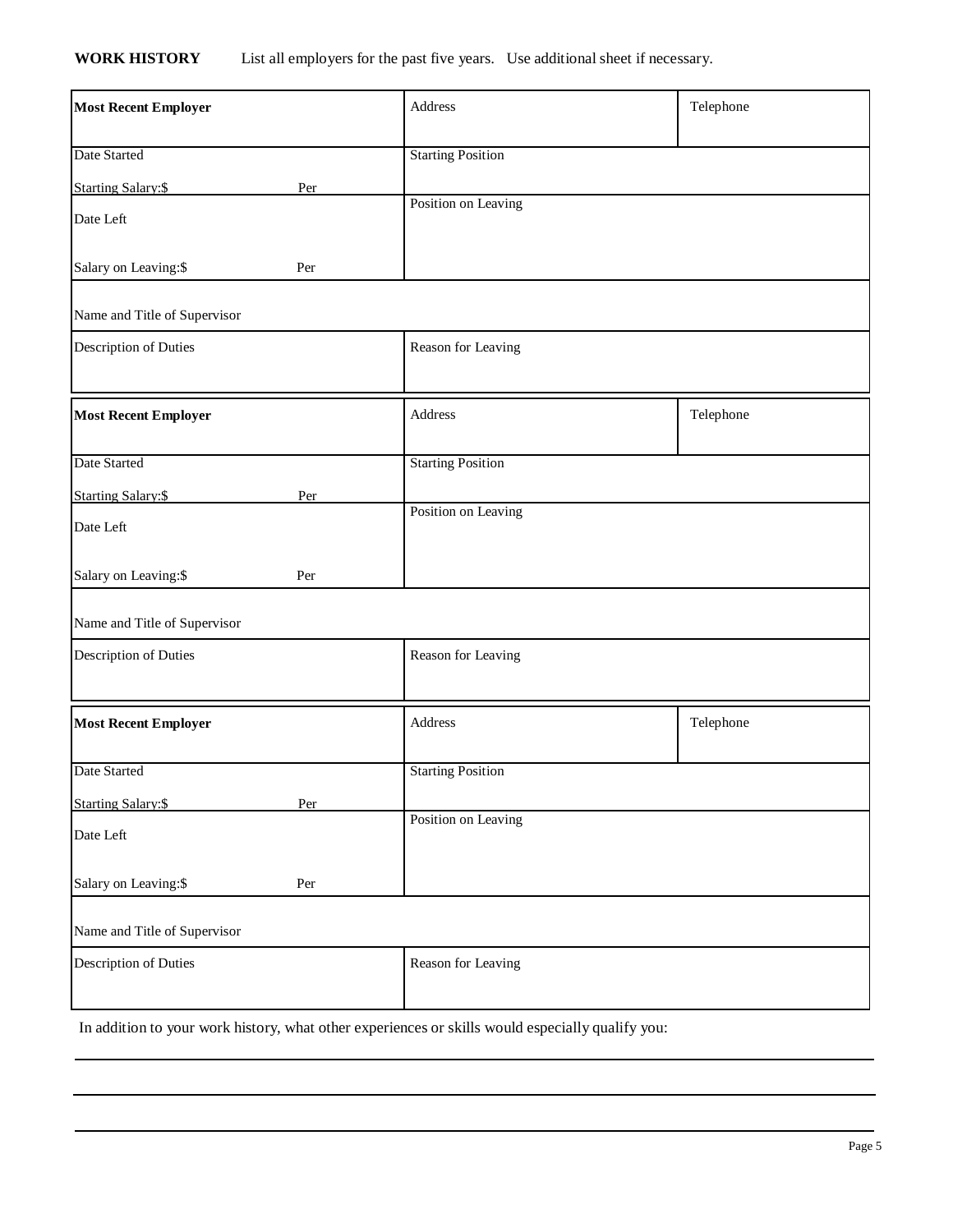#### **SECTION III CRIMINAL HISTORY Answer Each Question Completely or Indicate N/A**

#### **A.** Have you ever been convicted of, or are you currently being prosecuted for a FELONY?

 $\mathbf{1}$ 

#### **YES** COMPLETE SECTION BELOW

List charge, date, City and State where the crime was committed and the name and address of the court involved and the disposition (result): BE VERY SPECIFIC

- 1

#### **NO** GO ON TO SECTION B

| Charge | Date | City & State | Court Name & Address | Disposition |
|--------|------|--------------|----------------------|-------------|
|        |      |              |                      |             |
|        |      |              |                      |             |
|        |      |              |                      |             |
|        |      |              |                      |             |
|        |      |              |                      |             |
|        |      |              |                      |             |
|        |      |              |                      |             |

Use additional sheet if necessary.

**B.** Are you now being, or have you been prosecuted for or convicted of a MISDEMEANOR *within the last* 10 YEARS of the date of this application?

YES COMPLETE SECTION BELOW

List charge, date, City and State where the crime was committed and the name and address of the court involved and the disposition (result): BE VERY SPECIFIC

NO GO ON TO QUESTION C

| Charge | Date | City & State | Court Name & Address | Disposition |
|--------|------|--------------|----------------------|-------------|
|        |      |              |                      |             |
|        |      |              |                      |             |
|        |      |              |                      |             |
|        |      |              |                      |             |
|        |      |              |                      |             |
|        |      |              |                      |             |
|        |      |              |                      |             |

Use additional sheet if necessary.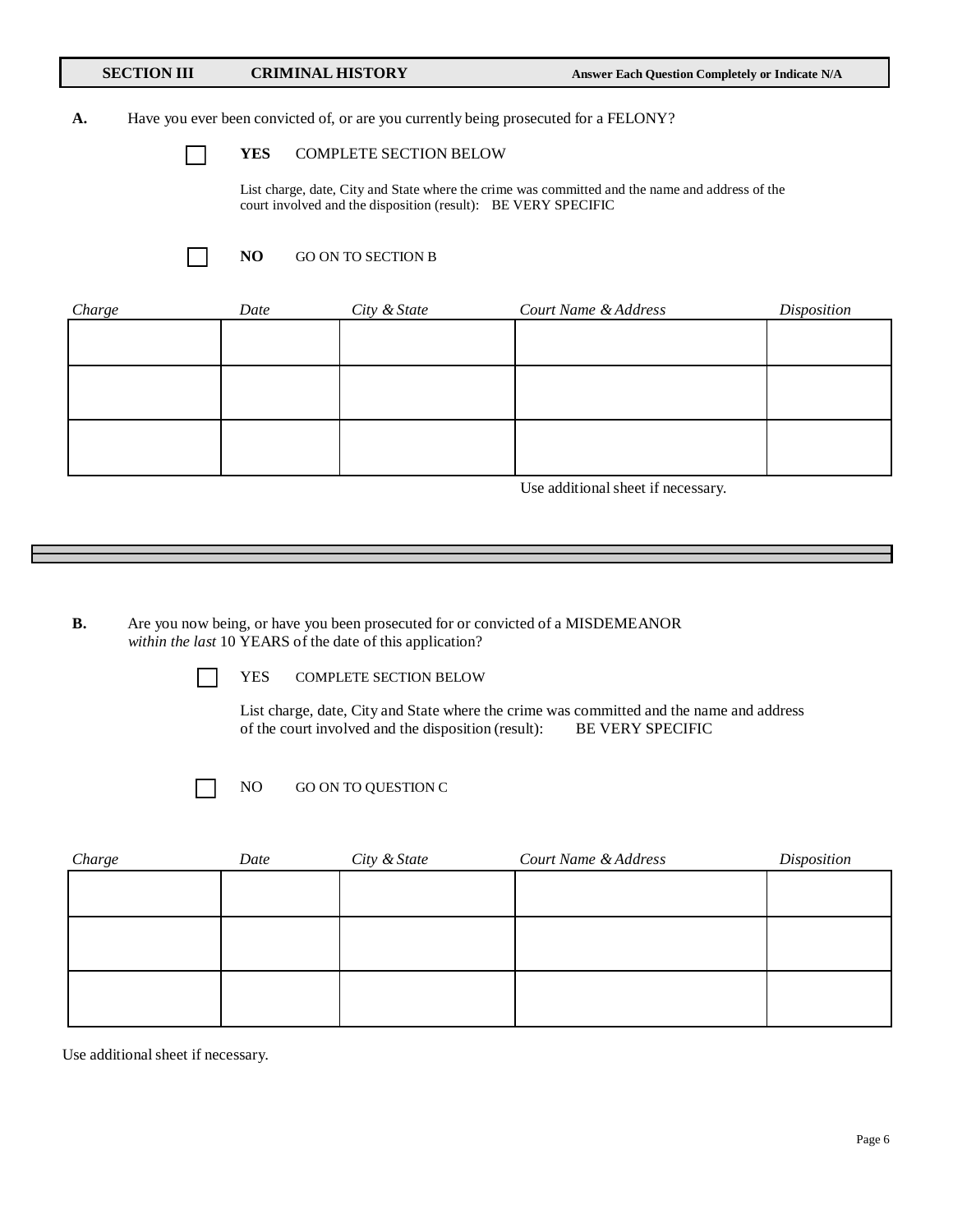C. Are you now being or have you ever been CHARGED with a crime (excluding minor traffic violations), if such criminal charge is within 10 years of the date of the application and is not otherwise listed above?

 $\Box$ 

YES COMPLETE SECTION BELOW

List charge, date, city and state where the charge was entered and the name and address of the court Involved and the disposition (result): BE VERY SPECIFIC

 $\blacksquare$ 

NO GO ON TO SECTION IV

| Charge | Date | City & State | Court Name & Address | Disposition |
|--------|------|--------------|----------------------|-------------|
|        |      |              |                      |             |
|        |      |              |                      |             |
|        |      |              |                      |             |
|        |      |              |                      |             |
|        |      |              |                      |             |
|        |      |              |                      |             |
|        |      |              |                      |             |

Use additional sheet if necessary.

#### **SECTION IV BUSINESS INTERESTS Answer Each Question Completely or Indicate N/A**

**A.** List any business you have owned or had interest in, its address, your ownership interest or position held within the last 10 years:

| <b>Business Name</b> | Address | Own/Interest/Position | Dates From: | To: |
|----------------------|---------|-----------------------|-------------|-----|
|                      |         |                       |             |     |
|                      |         |                       |             |     |
|                      |         |                       |             |     |
|                      |         |                       |             |     |
|                      |         |                       |             |     |
|                      |         |                       |             |     |

**B.** Describe any previous or existing business relationships with Indian tribes or the Gaming Industry, including ownership interests in those businesses: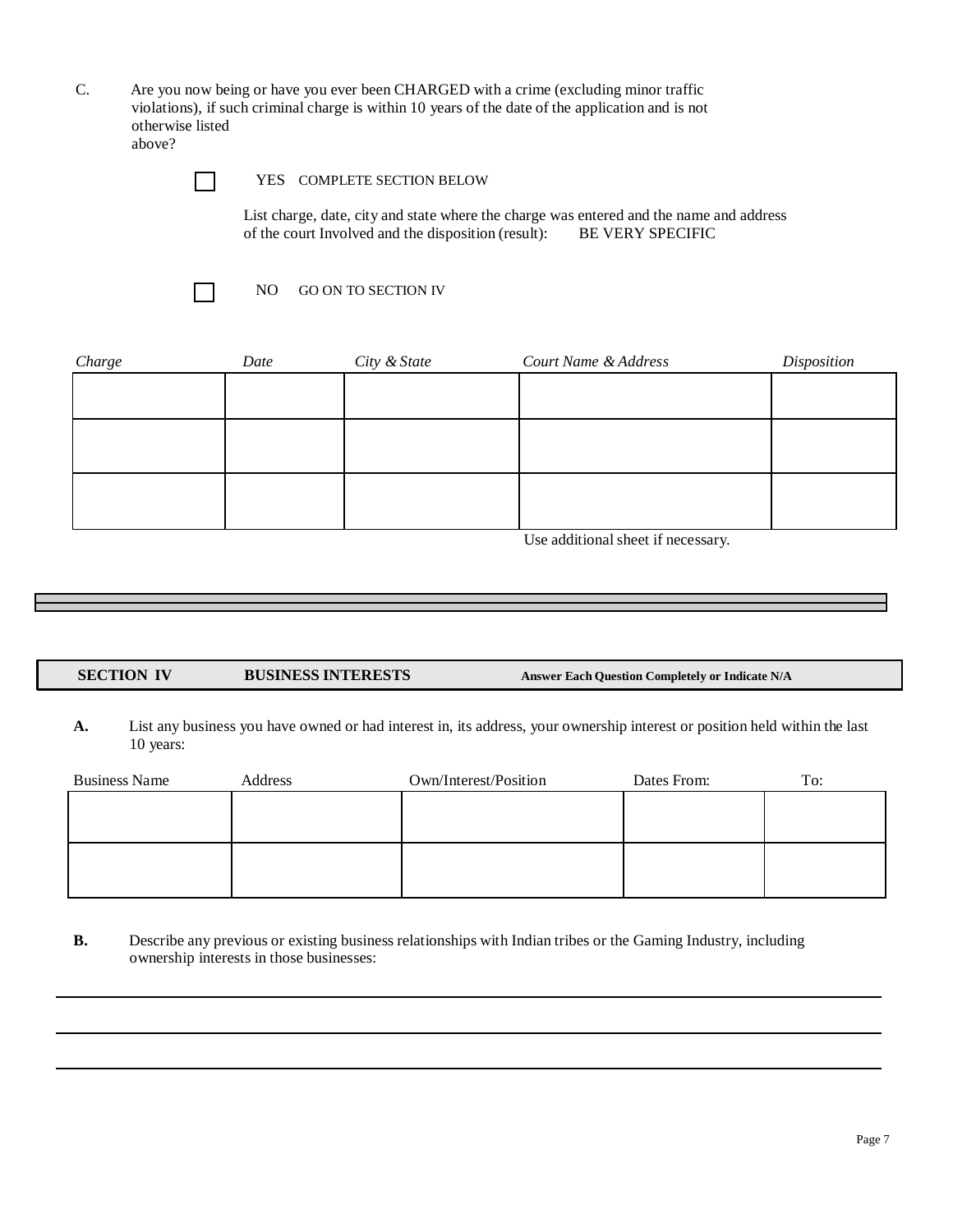| U. | Please indicate by answering the following questions whether or not you have a financial interest in any gambling |
|----|-------------------------------------------------------------------------------------------------------------------|
|    | activity including non-Indian business or interest:                                                               |

|    | TYPE OF INTEREST HELD:                                                                                                                                                             |                                                                                                                   | (Check YES or No for each question) |                       |                                                                                                               |
|----|------------------------------------------------------------------------------------------------------------------------------------------------------------------------------------|-------------------------------------------------------------------------------------------------------------------|-------------------------------------|-----------------------|---------------------------------------------------------------------------------------------------------------|
| 1. | gambling facility or activity?                                                                                                                                                     | Have you ever invested or loaned money to, had an option to purchase, or had a contract for service to any        |                                     |                       |                                                                                                               |
|    |                                                                                                                                                                                    |                                                                                                                   |                                     |                       | YES _____________Explain below. NO                                                                            |
| 2. | gambling facilities?                                                                                                                                                               | Do you have any ownership interest in any equipment being leased or otherwise provided to any                     |                                     |                       |                                                                                                               |
| 3. |                                                                                                                                                                                    |                                                                                                                   |                                     |                       | Do you have an investment or ownership interest In any business involving any activities listed under Section |
|    | IV, Parts A and B?                                                                                                                                                                 |                                                                                                                   |                                     | YES Explain below. NO |                                                                                                               |
| 4. | Do you receive any revenue or payments or money from any person who is involved in the activities listed in<br>Section IV, Parts A and B as a result of the operation of gambling? |                                                                                                                   |                                     |                       |                                                                                                               |
|    |                                                                                                                                                                                    |                                                                                                                   |                                     |                       |                                                                                                               |
| 5. | operation?                                                                                                                                                                         | Have you ever worked for, in any capacity, a gambling                                                             |                                     |                       | YES Explain below. NO                                                                                         |
|    |                                                                                                                                                                                    |                                                                                                                   |                                     |                       |                                                                                                               |
|    |                                                                                                                                                                                    |                                                                                                                   |                                     |                       |                                                                                                               |
| 7. | If yes, provide the following information:                                                                                                                                         |                                                                                                                   |                                     |                       | Have you ever been denied a permit or license related to gaming? YES Explain below NO                         |
| 8. |                                                                                                                                                                                    |                                                                                                                   |                                     |                       | Has your permit or license related to gaming ever been revoked? YES_________Explain below NO_______           |
|    | TYPE OF LICENSE:                                                                                                                                                                   |                                                                                                                   |                                     |                       |                                                                                                               |
|    |                                                                                                                                                                                    |                                                                                                                   |                                     |                       |                                                                                                               |
|    | <b>ADDRESS:</b>                                                                                                                                                                    |                                                                                                                   |                                     |                       |                                                                                                               |
|    |                                                                                                                                                                                    | STREET ADDRESS                                                                                                    | <b>CITY</b>                         | <b>STATE</b>          | <b>ZIP</b>                                                                                                    |
|    | IF DENIED, REASONFOR DENIAL:                                                                                                                                                       |                                                                                                                   |                                     |                       |                                                                                                               |
| 9. |                                                                                                                                                                                    | Have you ever held or applied for a privileged or professional license with any regulatory agency?                |                                     |                       |                                                                                                               |
|    |                                                                                                                                                                                    |                                                                                                                   |                                     |                       | YES Explain below NO                                                                                          |
|    |                                                                                                                                                                                    |                                                                                                                   |                                     |                       |                                                                                                               |
|    | Type of License                                                                                                                                                                    | If yes, list the type of license and the name and address of each licensing agency and the date issued:<br>Agency | Address                             |                       | Date Issued                                                                                                   |
|    |                                                                                                                                                                                    |                                                                                                                   |                                     |                       |                                                                                                               |
|    |                                                                                                                                                                                    |                                                                                                                   |                                     |                       |                                                                                                               |
|    |                                                                                                                                                                                    |                                                                                                                   |                                     |                       |                                                                                                               |
|    |                                                                                                                                                                                    |                                                                                                                   |                                     |                       |                                                                                                               |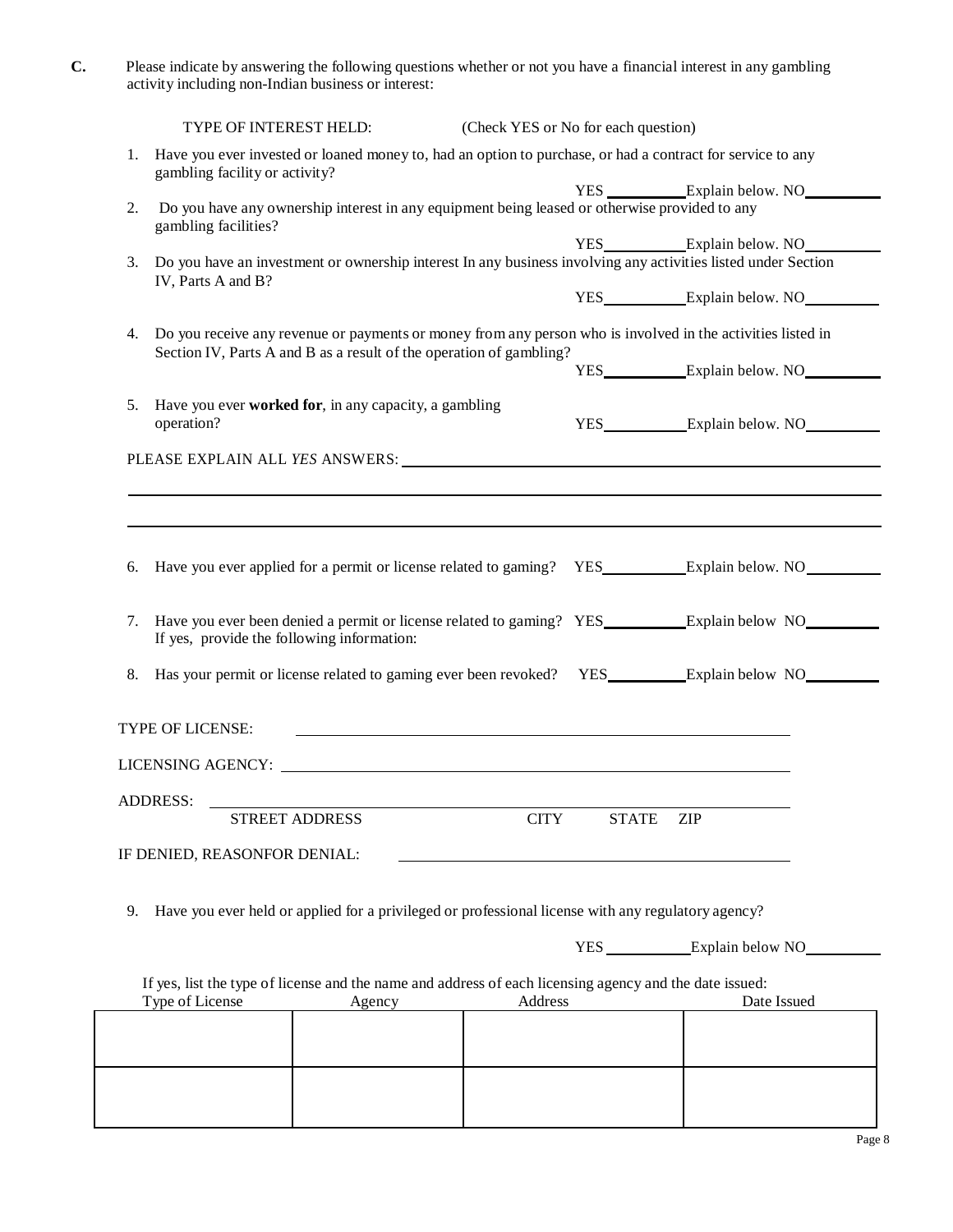Please list below any members of your immediate family (spouse, children, mother, father, sister, brother) or anyone who lives in the same household as you do who are currently employed in gaming operations of Fond du Lac Band of Lake Superior Chippewa, including Black Bear Casino and Fond-du-Luth Casino.

| Name | Relationship |
|------|--------------|
|      |              |
|      |              |
|      |              |
|      |              |
|      |              |

## **CERTIFICATION**

I understand that acceptance of an offer of employment does not create a contractual obligation upon the employer to continue to employ me in the future. I certify that all statements made by me in this document are true, complete and correct to the best of my knowledge. I authorize investigation of all statements contained in this application for employment as may be necessary in arriving at an employment decision. I further consent to the taking of a photograph and fingerprints necessary to process this application. In the event of employment, I understand that false or misleading information given in my application or interview(s) may result in discharge. I understand, also, that I am required to abide by all applicable rules and regulations of the Fond du Lac Band.

Print Full Name:

Last First First Middle

Signature: Today's Date: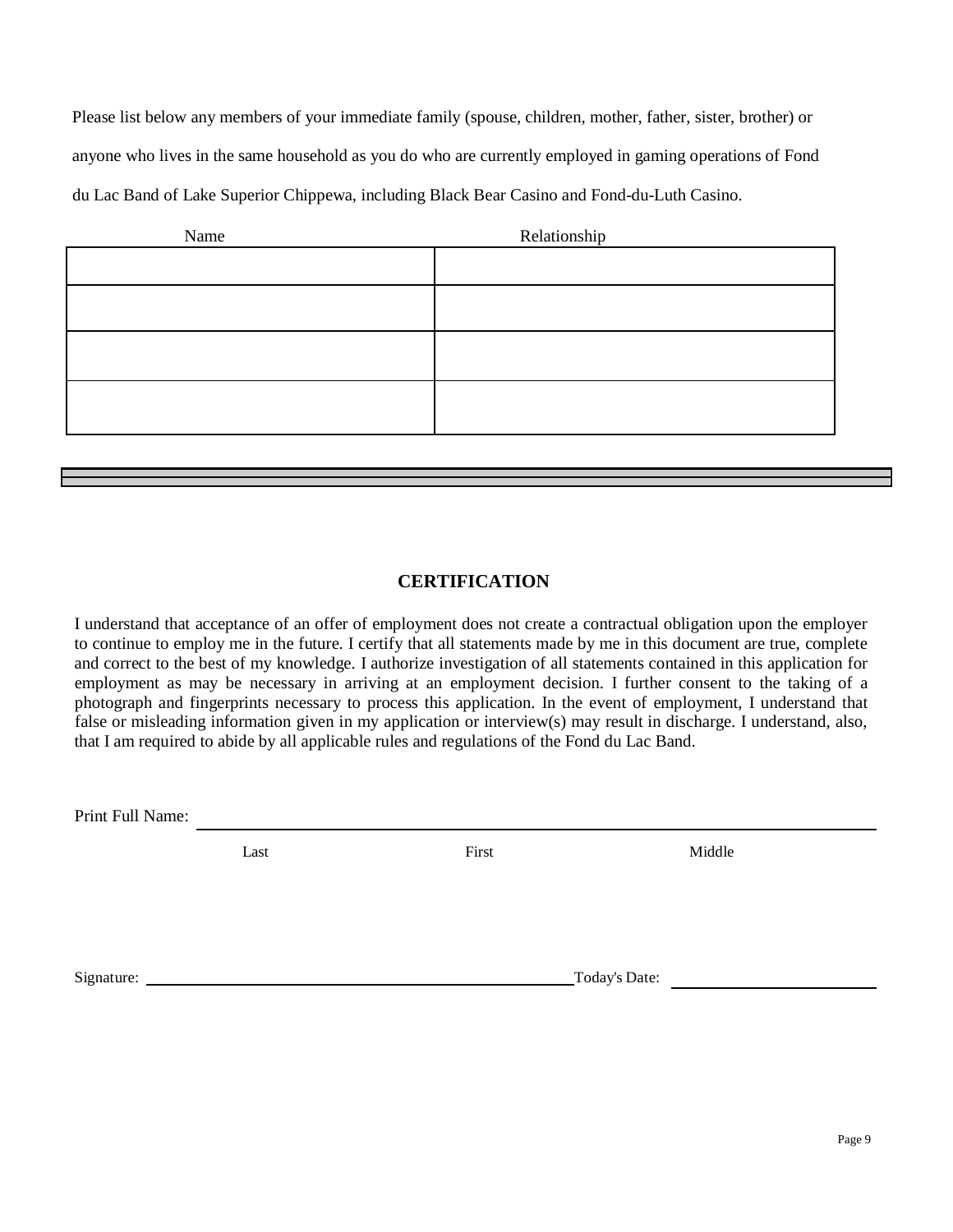

# *TRIBAL ENROLLMENT VERIFICATION*

## *TO:*

*The following individual has applied for employment and indicated he/she is an enrolled member of a Federally recognized tribe and is entitled to Indian Preference as allowed under the Civil Rights Act of 1964 and 41 CFR 101-6.204-2(4). Please confirm the enrollment status and provide, if possible, the enrollment number to our office.*

| Applicant:                |  |  |  |  |
|---------------------------|--|--|--|--|
| Date of Birth:            |  |  |  |  |
| <b>Enrollment Number:</b> |  |  |  |  |
| Tribe/Band:               |  |  |  |  |
| State:                    |  |  |  |  |

*I hereby authorize the above named Tribe/Band to confirm or deny the information provided. Please return the form to attention of Fond-du-Luth Human Resources fax 218-720-5135.*

**Signature of Applicant** Date

*OFFICE USE ONLY*

| I certify that the information provided by the above applicant: |                                    |      |  |
|-----------------------------------------------------------------|------------------------------------|------|--|
|                                                                 | Is correct                         |      |  |
|                                                                 | Is incorrect                       |      |  |
|                                                                 | Additional information is attached |      |  |
|                                                                 |                                    |      |  |
| Please print your name clearly                                  |                                    |      |  |
|                                                                 |                                    |      |  |
| Signature of Enrollment Officer/Authorized Personnel            |                                    | Date |  |
|                                                                 |                                    |      |  |
| Title of person signing form                                    |                                    |      |  |
|                                                                 |                                    |      |  |